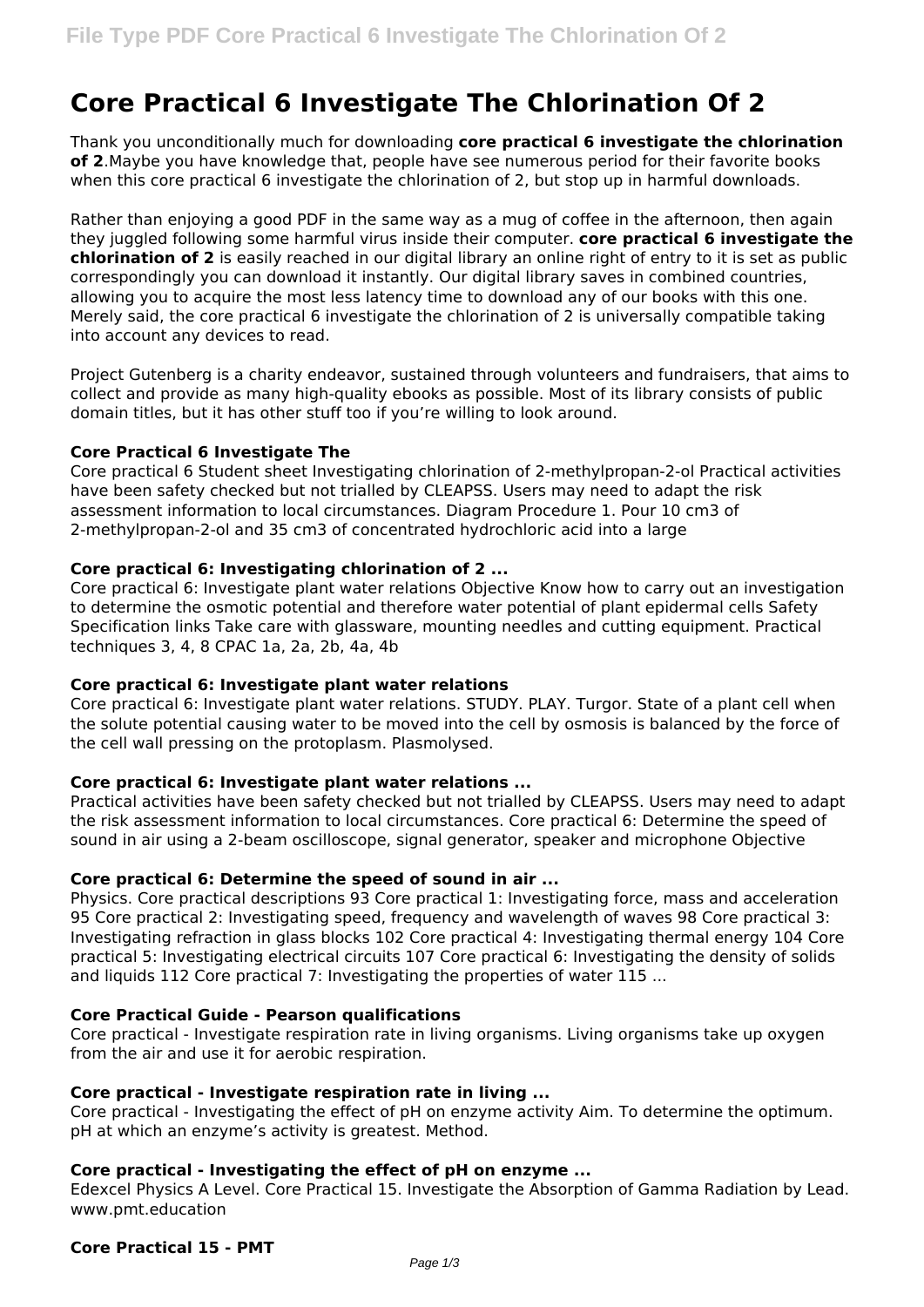Required practical activity 6 - light intensity and photosynthesis Investigate the effect of light intensity on the rate of photosynthesis Greg Foot explains the effect of temperature, light...

## **Required practical activity 6 - light intensity and ...**

Core Practical 5 Student sheet Investigate the oxidation of ethanol 5. Using a pipette, add the ethanol a few drops at a time down the reflux condenser. This must be done slowly. Allow for the reaction to subside after each addition before adding more. 6. When all of the ethanol has been added, remove the ice-water bath and allow to warm to room

## **Core practical 5: Investigate the oxidation of ethanol**

Core practical - observing colour changes Investigate the rate of a reaction by observing a colour change There are a number of ways to investigate the rate of a reaction in Chemistry. This is an...

## **Core practical - observing colour changes - Rates of ...**

Core practical - Investigating osmosis in potatoes Scientists investigate the effects of osmosis on living cells. They observe, with a microscope , cells or tissues placed in solutions of ...

## **Core practical - Investigating osmosis in potatoes ...**

Class practical. This protocol can be used to investigate the effects of a range of substances that may have anti-microbial action. You can adapt it to see the effects of bactericides (that kill bacteria), bacteriostatic substances (halt microbial growth, such as, some bactericides at low dilutions). The method could be used to compare the efficacy of a range of antimicrobials in personal ...

#### **Investigating anti-microbial action**

7.01 Core Practical Investigate the effects of changing the conditions of a reaction on the rates of chemical reactions

## **GCSE Chemistry 1-9: Core Practical: Investigating Rates of ...**

Core practical 5: Investigate the effect of temperature on membrane permeability 8 Terms. angusmain. Core practical 6: Investigate plant water relations 7 Terms. angusmain. Core practical 7: Investigate the gas exchange system of a locust 10 Terms. angusmain; Features. Quizlet Live. Quizlet Learn. Diagrams. Flashcards. Mobile. Help.

## **Core practical 2: Use a light microscope to observe and ...**

6 . CORE PRACTICAL TWO . Describe how to investigate the vitamin C content of food and drink. PROCEDURE Add Vitamin C solution of a known concentration (CONC. A), drop by drop, with a pipette, to 2 cm. 3. of the . DCPIP (blue) solution in a test tube.

## **AS Core practicals - HG Biology | p. 6/35 | cybermanual.com**

Core Practical 6 Investigate The Core practical 6 Student sheet Investigating chlorination of 2-methylpropan-2-ol Practical activities have been safety checked but not trialled by CLEAPSS. Users may need to adapt the risk assessment information to local circumstances. Diagram Procedure 1. Pour 10 cm3 of

## **Core Practical 6 Investigate The Chlorination Of 2**

Download Ebook Core Practical 6 Investigate Plant Water Relations Edexcel inspiring the brain to think augmented and faster can be undergone by some ways. Experiencing, listening to the further experience, adventuring, studying, training, and more practical comings and goings may urge on you to improve. But here, if you get not have sufficient

## **Core Practical 6 Investigate Plant Water Relations Edexcel**

An NPR and PBS Frontline investigation reveals how the oil and gas industry used the promise of recycling to sell more plastic, even when they knew it would never work on a large scale.

Copyright code: d41d8cd98f00b204e9800998ecf8427e.